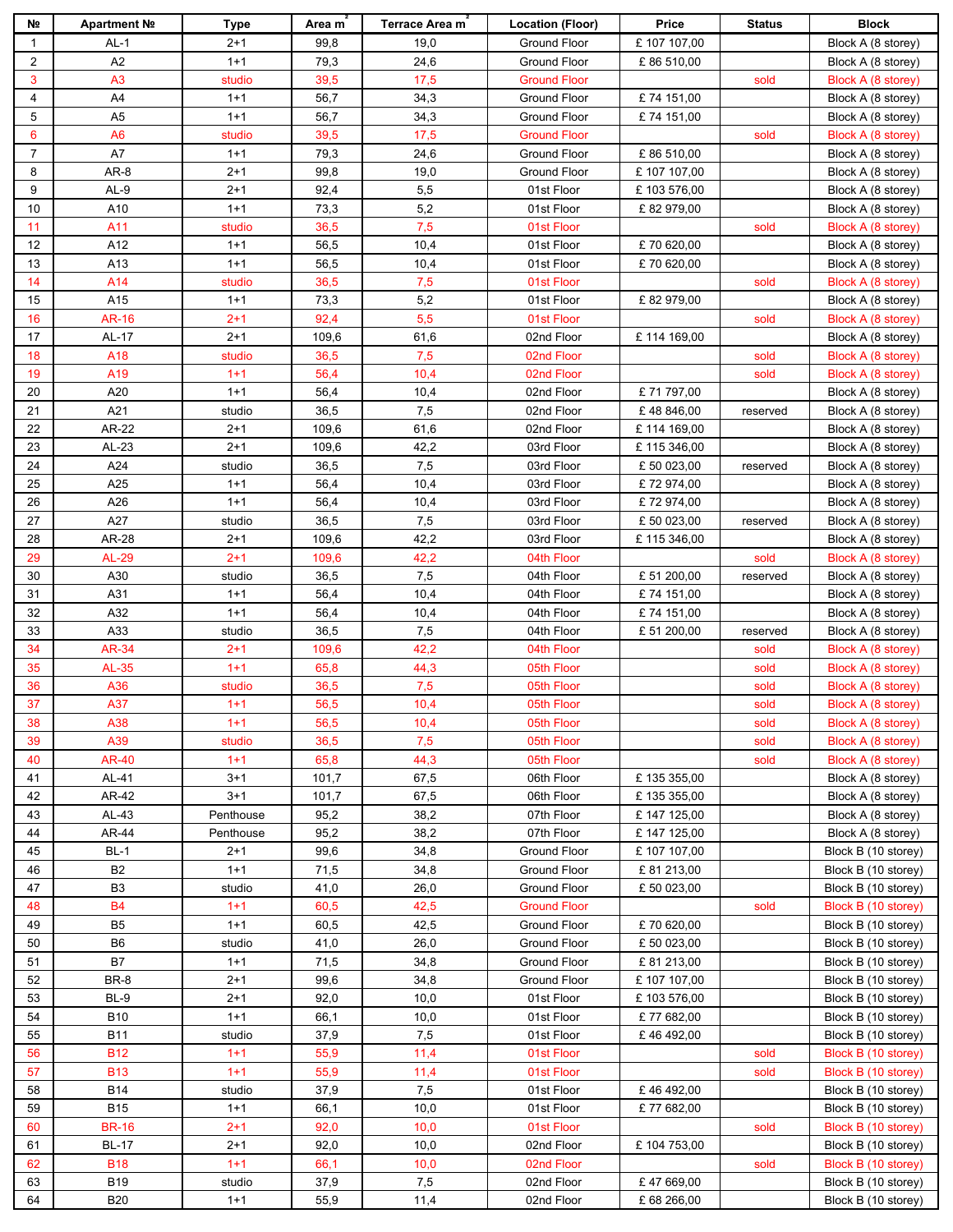| Nº. | Apartment Nº    | Type      | Area m | Terrace Area m | <b>Location (Floor)</b> | Price       | <b>Status</b> | <b>Block</b>        |
|-----|-----------------|-----------|--------|----------------|-------------------------|-------------|---------------|---------------------|
| 65  | <b>B21</b>      | $1 + 1$   | 55,9   | 11,4           | 02nd Floor              | £ 68 266,00 |               | Block B (10 storey) |
| 66  | <b>B22</b>      | studio    | 37,9   | 7,5            | 02nd Floor              |             | sold          | Block B (10 storey) |
| 67  | <b>B23</b>      | $1+1$     | 66,1   | 10,0           | 02nd Floor              | £78 859,00  |               | Block B (10 storey) |
| 68  | <b>BR-24</b>    | 2+1       | 92,0   | 10,0           | 02nd Floor              | £104 753,00 |               | Block B (10 storey) |
| 69  | <b>BL-25</b>    | studio    | 47,8   | 50,0           | 03rd Floor              | £ 55 319,00 | reserved      | Block B (10 storey) |
| 70  | <b>B26</b>      | $1 + 1$   | 67,7   | 10,0           | 03rd Floor              | £80 036,00  |               | Block B (10 storey) |
| 71  | <b>B27</b>      | studio    | 38,8   | 7,5            | 03rd Floor              |             | sold          | Block B (10 storey) |
| 72  | <b>B28</b>      | $1 + 1$   | 57,3   | 11,4           | 03rd Floor              | £ 69 443,00 |               | Block B (10 storey) |
| 73  | <b>B29</b>      | $1 + 1$   | 57,3   | 11,4           | 03rd Floor              | £ 69 443,00 |               | Block B (10 storey) |
| 74  | <b>B30</b>      |           | 38,8   | 7,5            |                         |             |               |                     |
|     |                 | studio    |        |                | 03rd Floor              |             | sold          | Block B (10 storey) |
| 75  | <b>B31</b>      | $1 + 1$   | 67,7   | 10,0           | 03rd Floor              | £80 036,00  |               | Block B (10 storey) |
| 76  | <b>BR-32</b>    | studio    | 47,8   | 50,0           | 03rd Floor              |             | sold          | Block B (10 storey) |
| 77  | <b>BL-33</b>    | $1+1$     | 76,7   | 50,0           | 04th Floor              |             | sold          | Block B (10 storey) |
| 78  | <b>B34</b>      | studio    | 38,8   | 7,5            | 04th Floor              | £ 50 023,00 |               | Block B (10 storey) |
| 79  | <b>B35</b>      | $1 + 1$   | 57,3   | 11,4           | 04th Floor              | £70 620,00  |               | Block B (10 storey) |
| 80  | <b>B36</b>      | $1 + 1$   | 57,3   | 11,4           | 04th Floor              | £70620,00   |               | Block B (10 storey) |
| 81  | <b>B37</b>      | studio    | 38,8   | 7,5            | 04th Floor              | £ 50 023,00 |               | Block B (10 storey) |
| 82  | <b>BR-38</b>    | $1 + 1$   | 76,7   | 50,0           | 04th Floor              |             | sold          | Block B (10 storey) |
| 83  | <b>BL-39</b>    | $1 + 1$   | 76,7   | 10,0           | 05th Floor              | £82 390,00  |               | Block B (10 storey) |
| 84  | <b>B40</b>      | studio    | 38,8   | 7,5            | 05th Floor              |             | sold          | Block B (10 storey) |
| 85  | <b>B41</b>      | $1 + 1$   | 57,3   | 11,4           | 05th Floor              | £71797,00   |               | Block B (10 storey) |
| 86  | <b>B42</b>      | $1 + 1$   | 57,3   | 11,4           | 05th Floor              | £71797,00   |               | Block B (10 storey) |
| 87  | <b>B43</b>      | studio    | 38,8   | 7,5            | 05th Floor              | £ 51 200,00 |               | Block B (10 storey) |
| 88  | <b>BR-44</b>    | $1 + 1$   | 76,7   | 10,0           | 05th Floor              | £82 390,00  |               | Block B (10 storey) |
| 89  | <b>BL-45</b>    | $2+1$     | 98,7   | 25,2           | 06th Floor              |             | sold          | Block B (10 storey) |
| 90  | <b>B46</b>      | $1 + 1$   | 54,2   | 11,7           | 06th Floor              | £72974,00   |               | Block B (10 storey) |
| 91  | <b>B47</b>      | $1 + 1$   | 54,2   | 11,7           | 06th Floor              |             | sold          | Block B (10 storey) |
| 92  | <b>BR-48</b>    | $2 + 1$   | 98,7   | 25,2           | 06th Floor              | £117700,00  |               | Block B (10 storey) |
| 93  | <b>BL-49</b>    | studio    | 48,3   | 49,5           | 07th Floor              |             | sold          | Block B (10 storey) |
| 94  | <b>B50</b>      | $1 + 1$   | 57,3   | 11,4           | 07th Floor              | £74 151,00  |               | Block B (10 storey) |
| 95  | <b>B51</b>      | $1 + 1$   | 57,3   | 11,4           | 07th Floor              | £74 151,00  |               | Block B (10 storey) |
| 96  | <b>BR-52</b>    | studio    | 48,3   | 49,5           | 07th Floor              |             | sold          | Block B (10 storey) |
| 97  | <b>BL-53</b>    | 3+1       | 104,8  | 51,6           | 08th Floor              | £141240,00  |               | Block B (10 storey) |
| 98  | <b>BR-54</b>    | $3 + 1$   | 104,8  | 51,6           | 08th Floor              |             | sold          | Block B (10 storey) |
| 99  | <b>BL-55</b>    | Penthouse | 93,3   | 43,9           | 09th Floor              |             | sold          | Block B (10 storey) |
| 100 | <b>BR-56</b>    | Penthouse | 93,3   | 43,9           | 09th Floor              |             | sold          | Block B (10 storey) |
| 101 | $CL-1$          | $2 + 1$   | 100,2  | 19,0           | Ground Floor            | £115935,00  | reserved      | Block C (12 storey) |
| 102 | C <sub>2</sub>  | $1 + 1$   | 79,4   | 25,8           | Ground Floor            | £87687,00   | reserved      | Block C (12 storey) |
| 103 | C <sub>3</sub>  | studio    | 39,6   | 17,5           | Ground Floor            | £ 51 788,00 | reserved      | Block C (12 storey) |
| 104 | C <sub>4</sub>  | $1 + 1$   | 56,2   | 35,0           | Ground Floor            | £71 209,00  | reserved      | Block C (12 storey) |
| 105 | C <sub>5</sub>  | $1 + 1$   | 56,2   | 35,0           | Ground Floor            | £71 209,00  | reserved      | Block C (12 storey) |
| 106 | C <sub>6</sub>  |           | 39,6   | 17,5           | Ground Floor            | £ 51 788,00 |               | Block C (12 storey) |
|     |                 | studio    |        |                |                         |             | reserved      |                     |
| 107 | C7              | $1+1$     | 79,4   | 25,8           | Ground Floor            | £87687,00   | reserved      | Block C (12 storey) |
| 108 | CR-8            | $2+1$     | 100,2  | 19,0           | Ground Floor            | £115935,00  | reserved      | Block C (12 storey) |
| 109 | $CL-9$          | $2+1$     | 92,6   | 5,5            | 01st Floor              | £112404,00  | reserved      | Block C (12 storey) |
| 110 | C <sub>10</sub> | $1 + 1$   | 73,3   | 5,5            | 01st Floor              | £84 156,00  | reserved      | Block C (12 storey) |
| 111 | C11             | studio    | 36,6   | 7,5            | 01st Floor              | £48 257,00  | reserved      | Block C (12 storey) |
| 112 | C <sub>12</sub> | $1 + 1$   | 56,2   | 10,4           | 01st Floor              | £ 67 678,00 | reserved      | Block C (12 storey) |
| 113 | C <sub>13</sub> | $1 + 1$   | 56,2   | 10,4           | 01st Floor              | £ 67 678,00 | reserved      | Block C (12 storey) |
| 114 | C14             | studio    | 36,6   | 7,5            | 01st Floor              | £48 257,00  | reserved      | Block C (12 storey) |
| 115 | C <sub>15</sub> | $1 + 1$   | 73,3   | 5,5            | 01st Floor              | £84 156,00  | reserved      | Block C (12 storey) |
| 116 | CR-16           | $2 + 1$   | 92,6   | 5,5            | 01st Floor              | £112404,00  | reserved      | Block C (12 storey) |
| 117 | CL-17           | $2 + 1$   | 92,6   | 5,5            | 02nd Floor              | £113581,00  | reserved      | Block C (12 storey) |
| 118 | C18             | $1+1$     | 73,3   | 5,5            | 02nd Floor              | £85 333,00  | reserved      | Block C (12 storey) |
| 119 | C <sub>19</sub> | studio    | 36,6   | 7,5            | 02nd Floor              | £49434,00   | reserved      | Block C (12 storey) |
| 120 | C <sub>20</sub> | $1 + 1$   | 56,2   | 10,4           | 02nd Floor              | £ 68 855,00 | reserved      | Block C (12 storey) |
| 121 | C <sub>21</sub> | $1 + 1$   | 56,2   | 10,4           | 02nd Floor              | £ 68 855,00 | reserved      | Block C (12 storey) |
| 122 | C <sub>22</sub> | studio    | 36,6   | 7,5            | 02nd Floor              | £49434,00   | reserved      | Block C (12 storey) |
| 123 | C <sub>23</sub> | $1 + 1$   | 73,3   | 5,5            | 02nd Floor              | £ 85 333,00 | reserved      | Block C (12 storey) |
| 124 | <b>CR-24</b>    | $2 + 1$   | 92,6   | 5,5            | 02nd Floor              | £113581,00  | reserved      | Block C (12 storey) |
| 125 | $CL-25$         | $2 + 1$   | 92,6   | 5,5            | 03rd Floor              | £114758,00  | reserved      | Block C (12 storey) |
| 126 | C <sub>26</sub> | $1 + 1$   | 73,3   | 5,5            | 03rd Floor              | £86 510,00  | reserved      | Block C (12 storey) |
| 127 | C <sub>27</sub> | studio    | 36,6   | 7,5            | 03rd Floor              | £50611,00   | reserved      | Block C (12 storey) |
| 128 | C <sub>28</sub> | $1 + 1$   | 56,2   | 10,4           | 03rd Floor              | £70 032,00  | reserved      | Block C (12 storey) |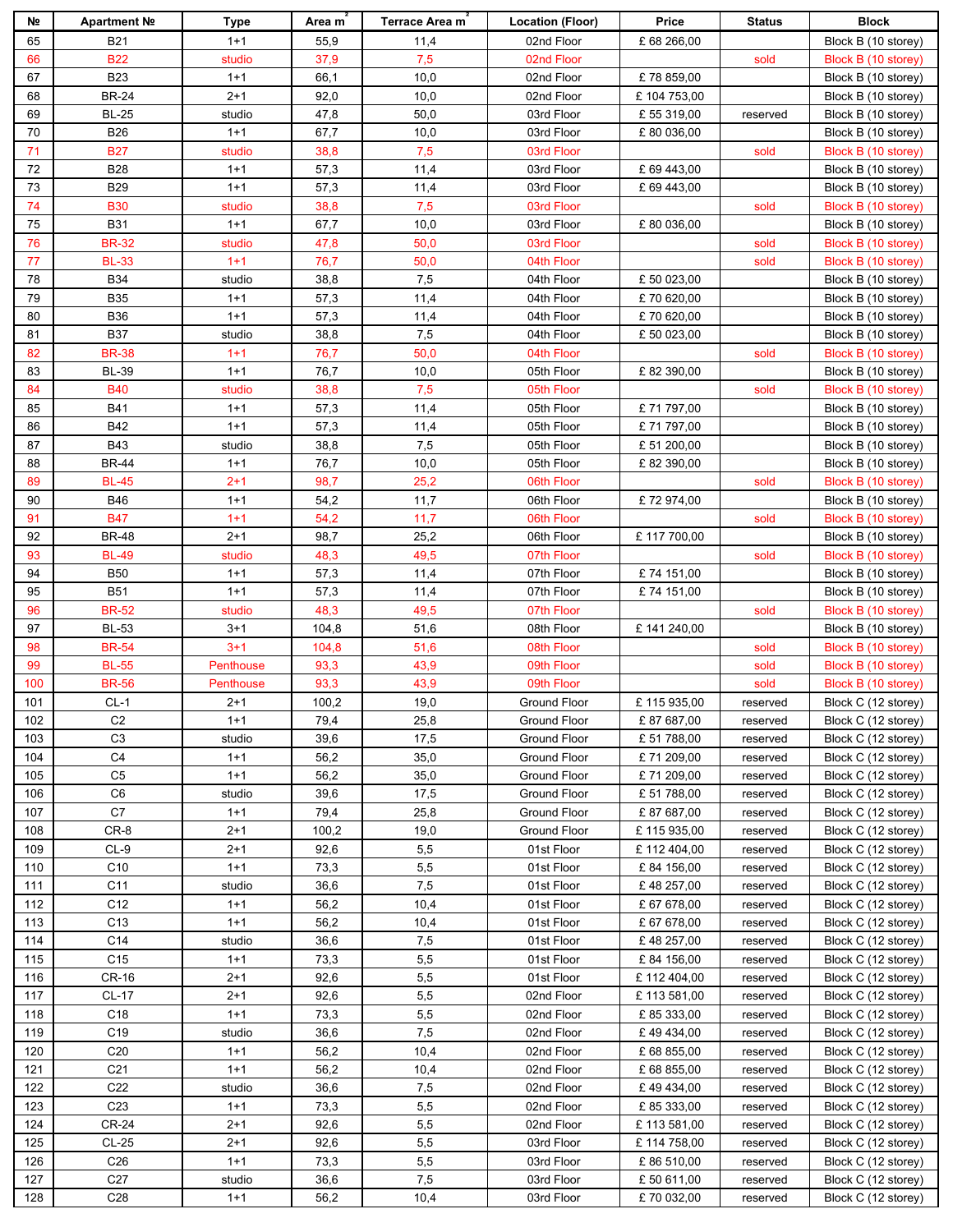| Nº         | Apartment Nº    | Type              | Area m       | <b>Terrace Area m</b> | <b>Location (Floor)</b>  | Price                     | <b>Status</b>        | <b>Block</b>                               |
|------------|-----------------|-------------------|--------------|-----------------------|--------------------------|---------------------------|----------------------|--------------------------------------------|
| 129        | C <sub>29</sub> | $1 + 1$           | 56,2         | 10,4                  | 03rd Floor               | £70 032,00                | reserved             | Block C (12 storey)                        |
| 130        | C <sub>30</sub> | studio            | 36,6         | 7,5                   | 03rd Floor               | £ 50 611,00               | reserved             | Block C (12 storey)                        |
| 131        | C31             | $1 + 1$           | 73,3         | 5,5                   | 03rd Floor               | £86 510,00                | reserved             | Block C (12 storey)                        |
| 132        | CR-32           | 2+1               | 92,6         | 5,5                   | 03rd Floor               | £114758,00                | reserved             | Block C (12 storey)                        |
| 133        | $CL-33$         | $2 + 1$           | 92,6         | 5,5                   | 04th Floor               | £115935,00                | reserved             | Block C (12 storey)                        |
| 134        | C34             | $1 + 1$           | 73,3         | 5,5                   | 04th Floor               | £87687,00                 | reserved             | Block C (12 storey)                        |
| 135        | C <sub>35</sub> | studio            | 36,6         | 7,5                   | 04th Floor               | £ 51 788,00               | reserved             | Block C (12 storey)                        |
| 136        | C36             | $1 + 1$           | 56,2         | 10,4                  | 04th Floor               | £71 209,00                | reserved             | Block C (12 storey)                        |
| 137        | C37             | $1 + 1$           | 56,2         | 10,4                  | 04th Floor               | £71 209,00                | reserved             | Block C (12 storey)                        |
| 138        | C38             | studio            | 36,6         | 7,5                   | 04th Floor               | £ 51 788,00               | reserved             | Block C (12 storey)                        |
| 139        | C39             | $1 + 1$           | 73,3         | 5,5                   | 04th Floor               | £87687,00                 | reserved             | Block C (12 storey)                        |
| 140        | <b>CR-40</b>    | $2 + 1$           | 92,6         | 5,5                   | 04th Floor               | £115935,00                | reserved             | Block C (12 storey)                        |
| 141        | CL-41           | $2 + 1$           | 109,5        | 61,7                  | 05th Floor               | £121820,00                | reserved             | Block C (12 storey)                        |
| 142        | C42             | studio            | 36,6         | 7,5                   | 05th Floor               | £ 52 965,00               | reserved             | Block C (12 storey)                        |
| 143        | C43             | $1 + 1$           | 56,3         | 10,4                  | 05th Floor               | £72 386,00                | reserved             | Block C (12 storey)                        |
| 144        | C44             | $1 + 1$           | 56,3         | 10,4                  | 05th Floor               | £72 386,00                | reserved             | Block C (12 storey)                        |
| 145        | C45             | studio            | 36,6         | 7,5                   | 05th Floor               | £ 52 965,00               | reserved             | Block C (12 storey)                        |
| 146        | <b>CR-46</b>    | $2 + 1$           | 109,5        | 61,7                  | 05th Floor               | £121820,00                | reserved             | Block C (12 storey)                        |
| 147        | <b>CL-47</b>    | 2+1               | 109,6        | 30,8                  | 06th Floor               | £121820,00                | reserved             | Block C (12 storey)                        |
| 148        | C48             | studio            | 36,6         | 7,5                   | 06th Floor               | £ 54 142,00               | reserved             | Block C (12 storey)                        |
| 149        | C49             | $1 + 1$           | 56,3         | 10,4                  | 06th Floor               | £73 563,00                | reserved             | Block C (12 storey)                        |
| 150        | C <sub>50</sub> | $1 + 1$           | 56,3         | 10,4                  | 06th Floor               | £73 563,00                | reserved             | Block C (12 storey)                        |
| 151        | C51             | studio            | 36,6         | 7,5                   | 06th Floor               | £ 54 142,00               | reserved             | Block C (12 storey)                        |
| 152        | CR-52           | $2 + 1$           | 109,6        | 30,8                  | 06th Floor               | £121820,00                | reserved             | Block C (12 storey)                        |
| 153        | $CL-53$         | $2 + 1$           | 109,6        | 30,8                  | 07th Floor               | £122 997,00               | reserved             | Block C (12 storey)                        |
| 154        | C54             | studio            | 36,6         | 7,5                   | 07th Floor               | £ 55 319,00               | reserved             | Block C (12 storey)                        |
| 155        | C <sub>55</sub> | $1 + 1$           | 56,3         | 10,4                  | 07th Floor               | £74 740,00                | reserved             | Block C (12 storey)                        |
| 156<br>157 | C56<br>C57      | $1 + 1$           | 56,3<br>36,6 | 10,4<br>7,5           | 07th Floor               | £74 740,00                | reserved             | Block C (12 storey)                        |
| 158        | CR-58           | studio<br>$2 + 1$ | 109,6        | 30,8                  | 07th Floor               | £ 55 319,00               | reserved             | Block C (12 storey)                        |
| 159        | <b>CL-59</b>    | $1 + 1$           | 65,8         | 44,4                  | 07th Floor<br>08th Floor | £122 997,00<br>£81 213,00 | reserved             | Block C (12 storey)                        |
| 160        | C60             | studio            | 36,6         | 7,5                   | 08th Floor               | £ 56 496,00               | reserved<br>reserved | Block C (12 storey)<br>Block C (12 storey) |
| 161        | C61             | $1 + 1$           | 56,3         | 10,4                  | 08th Floor               | £75917,00                 | reserved             | Block C (12 storey)                        |
| 162        | C62             | $1+1$             | 56,3         | 10,4                  | 08th Floor               | £75917,00                 | reserved             | Block C (12 storey)                        |
| 163        | C63             | studio            | 36,6         | 7,5                   | 08th Floor               | £ 56 496,00               | reserved             | Block C (12 storey)                        |
| 164        | CR-64           | $1 + 1$           | 65,8         | 44,4                  | 08th Floor               | £81 213,00                | reserved             | Block C (12 storey)                        |
| 165        | CL-65           | $1 + 1$           | 69,9         | 38,7                  | 09th Floor               | £82 390,00                | reserved             | Block C (12 storey)                        |
| 166        | C66             | $1 + 1$           | 54,1         | 9,9                   | 09th Floor               | £77 094,00                | reserved             | Block C (12 storey)                        |
| 167        | C67             | $1 + 1$           | 54,1         | 9,9                   | 09th Floor               | £77 094,00                | reserved             | Block C (12 storey)                        |
| 168        | <b>CR-68</b>    | $1 + 1$           | 69,9         | 38,7                  | 09th Floor               |                           | sold                 | Block C (12 storey)                        |
| 169        | CL-69           | studio            | 46,1         | 28,5                  | 10th Floor               | £ 58 850,00               | reserved             | Block C (12 storey)                        |
| 170        | C70             | $1 + 1$           | 56,3         | 10,4                  | 10th Floor               | £77 682,00                | reserved             | Block C (12 storey)                        |
| 171        | C71             | $1 + 1$           | 56,3         | 10,4                  | 10th Floor               | £77 682,00                | reserved             | Block C (12 storey)                        |
| 172        | <b>CR-72</b>    | studio            | 46,1         | 28,5                  | 10th Floor               |                           | sold                 | Block C (12 storey)                        |
| 173        | CL-73           | Penthouse         | 96,1         | 33,8                  | 11th Floor               | £153010,00                | reserved             | Block C (12 storey)                        |
| 174        | <b>CR-74</b>    | Penthouse         | 96,1         | 33,8                  | 11th Floor               | £153010,00                | reserved             | Block C (12 storey)                        |
| 175        | $DL-1$          | $2 + 1$           | 99,6         | 34,8                  | Ground Floor             | £102 102,00               |                      | Block D (10 storey)                        |
| 176        | D <sub>2</sub>  | $1 + 1$           | 71,5         | 34,8                  | Ground Floor             | £77418,00                 |                      | Block D (10 storey)                        |
| 177        | D <sub>3</sub>  | studio            | 41,0         | 26,0                  | <b>Ground Floor</b>      |                           | sold                 | Block D (10 storey)                        |
| 178        | D <sub>4</sub>  | $1 + 1$           | 60,5         | 42,5                  | <b>Ground Floor</b>      |                           | sold                 | Block D (10 storey)                        |
| 179        | D <sub>5</sub>  | $1+1$             | 60,5         | 42,5                  | <b>Ground Floor</b>      |                           | sold                 | Block D (10 storey)                        |
| 180        | D <sub>6</sub>  | studio            | 41,0         | 26,0                  | <b>Ground Floor</b>      |                           | sold                 | Block D (10 storey)                        |
| 181        | D7              | $1 + 1$           | 71,5         | 34,8                  | Ground Floor             | £77418,00                 |                      | Block D (10 storey)                        |
| 182        | DR-8            | $2 + 1$           | 99,6         | 34,8                  | Ground Floor             | £102 102,00               |                      | Block D (10 storey)                        |
| 183        | DL-9            | $2 + 1$           | 92,0         | 10,0                  | 01st Floor               | £98736,00                 |                      | Block D (10 storey)                        |
| 184        | D <sub>10</sub> | $1 + 1$           | 66,1         | 10,0                  | 01st Floor               | £74 052,00                |                      | Block D (10 storey)                        |
| 185        | D <sub>11</sub> | studio            | 37,9         | 7,5                   | 01st Floor               |                           | sold                 | Block D (10 storey)                        |
| 186        | D12             | $1 + 1$           | 55,9         | 11,4                  | 01st Floor               | £ 63 954,00               |                      | Block D (10 storey)                        |
| 187        | D <sub>13</sub> | $1 + 1$           | 55,9         | 11,4                  | 01st Floor               | £ 63 954,00               |                      | Block D (10 storey)                        |
| 188        | D <sub>14</sub> | studio            | 37,9         | 7,5                   | 01st Floor               |                           | sold                 | Block D (10 storey)                        |
| 189        | D <sub>15</sub> | $1 + 1$           | 66,1         | 10,0                  | 01st Floor               | £74 052,00                |                      | Block D (10 storey)                        |
| 190        | DR-16           | $2 + 1$           | 92,0         | 10,0                  | 01st Floor               | £98736,00                 |                      | Block D (10 storey)                        |
| 191        | <b>DL-17</b>    | $2 + 1$           | 92,0         | 10,0                  | 02nd Floor               | £99858,00                 |                      | Block D (10 storey)                        |
| 192        | D18             | $1 + 1$           | 66,1         | 10,0                  | 02nd Floor               | £75 174,00                |                      | Block D (10 storey)                        |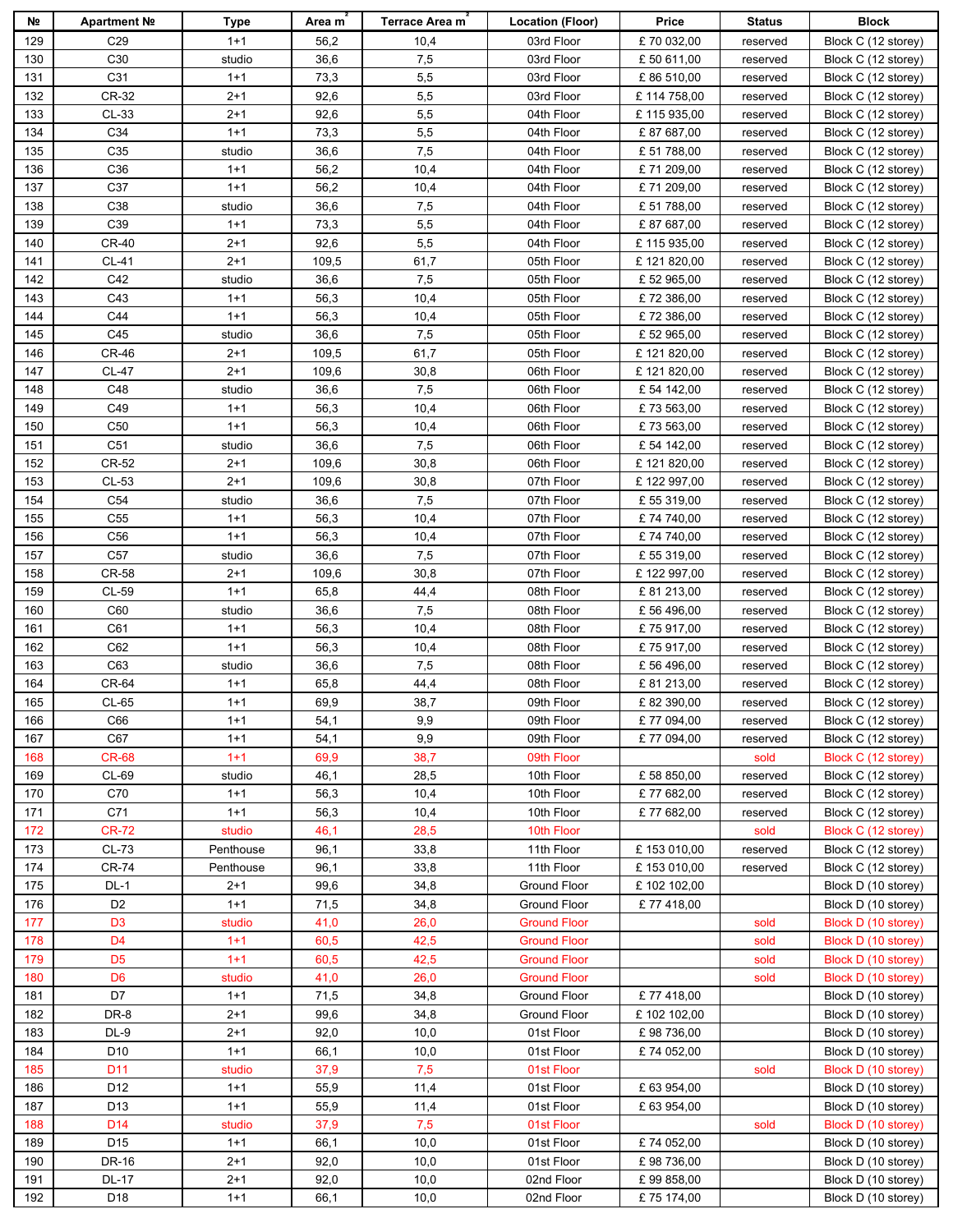| Nº. | Apartment Nº    | Type      | Area m | <b>Terrace Area m</b> | <b>Location (Floor)</b> | Price       | <b>Status</b> | <b>Block</b>        |
|-----|-----------------|-----------|--------|-----------------------|-------------------------|-------------|---------------|---------------------|
| 193 | D <sub>19</sub> | studio    | 37,9   | 7,5                   | 02nd Floor              |             | sold          | Block D (10 storey) |
| 194 | D <sub>20</sub> | $1 + 1$   | 55,9   | 11,4                  | 02nd Floor              | £ 65 076,00 |               | Block D (10 storey) |
| 195 | D <sub>21</sub> | $1 + 1$   | 55,9   | 11,4                  | 02nd Floor              | £ 65 076,00 |               | Block D (10 storey) |
| 196 | D <sub>22</sub> | studio    | 37,9   | 7,5                   | 02nd Floor              |             | sold          | Block D (10 storey) |
| 197 | D <sub>23</sub> | $1 + 1$   | 66,1   | 10,0                  | 02nd Floor              | £75 174,00  |               | Block D (10 storey) |
| 198 | <b>DR-24</b>    | $2 + 1$   | 92,0   | 10,0                  | 02nd Floor              | £99858,00   |               | Block D (10 storey) |
| 199 | <b>DL-25</b>    | studio    | 47,8   | 50,0                  | 03rd Floor              | £ 52 734,00 |               | Block D (10 storey) |
| 200 | D <sub>26</sub> | $1 + 1$   | 67,7   | 10,0                  | 03rd Floor              | £76 296,00  |               | Block D (10 storey) |
| 201 | D <sub>27</sub> | studio    | 38,8   | 7,5                   | 03rd Floor              |             | sold          | Block D (10 storey) |
| 202 | D <sub>28</sub> | $1 + 1$   | 57,3   | 11,4                  | 03rd Floor              | £ 66 198,00 |               | Block D (10 storey) |
| 203 | D <sub>29</sub> | $1 + 1$   | 57,3   | 11,4                  | 03rd Floor              | £ 66 198,00 |               | Block D (10 storey) |
| 204 | D <sub>30</sub> | studio    | 38,8   | 7,5                   | 03rd Floor              |             | sold          | Block D (10 storey) |
| 205 | D31             | $1 + 1$   | 67,7   | 10,0                  | 03rd Floor              | £76 296,00  |               | Block D (10 storey) |
| 206 | DR-32           | studio    | 47,8   | 50,0                  | 03rd Floor              | £ 52 734,00 |               | Block D (10 storey) |
| 207 | DL-33           | $1 + 1$   | 76,7   | 50,0                  | 04th Floor              | £83 028,00  |               | Block D (10 storey) |
| 208 | D34             | studio    | 38,8   | 7,5                   | 04th Floor              | £47685,00   |               | Block D (10 storey) |
| 209 | D35             | $1 + 1$   | 57,3   | 11,4                  | 04th Floor              | £ 67 320,00 |               | Block D (10 storey) |
| 210 | D36             | $1 + 1$   | 57,3   | 11,4                  | 04th Floor              | £ 67 320,00 |               | Block D (10 storey) |
| 211 | D37             | studio    | 38,8   | 7,5                   | 04th Floor              | £47685,00   |               | Block D (10 storey) |
| 212 | DR-38           | $1 + 1$   | 76,7   | 50,0                  | 04th Floor              | £83 028,00  |               | Block D (10 storey) |
| 213 | DL-39           | $1 + 1$   | 76,7   | 10,0                  | 05th Floor              | £78 540,00  |               |                     |
|     |                 |           |        |                       |                         |             |               | Block D (10 storey) |
| 214 | D40             | studio    | 38,8   | $\bf 7{,}5$           | 05th Floor              | £48 807,00  |               | Block D (10 storey) |
| 215 | D41             | $1 + 1$   | 57,3   | 11,4                  | 05th Floor              | £ 68 442,00 |               | Block D (10 storey) |
| 216 | D42             | $1 + 1$   | 57,3   | 11,4                  | 05th Floor              | £ 68 442,00 |               | Block D (10 storey) |
| 217 | D43             | studio    | 38,8   | 7,5                   | 05th Floor              | £48 807,00  |               | Block D (10 storey) |
| 218 | <b>DR-44</b>    | $1 + 1$   | 76,7   | 10,0                  | 05th Floor              | £78 540,00  |               | Block D (10 storey) |
| 219 | <b>DL-45</b>    | $2 + 1$   | 98,7   | 25,2                  | 06th Floor              | £112 200,00 |               | Block D (10 storey) |
| 220 | D46             | $1 + 1$   | 54,2   | 11,7                  | 06th Floor              | £ 69 564,00 |               | Block D (10 storey) |
| 221 | D47             | $1 + 1$   | 54,2   | 11,7                  | 06th Floor              | £ 69 564,00 |               | Block D (10 storey) |
| 222 | <b>DR-48</b>    | $2 + 1$   | 98,7   | 25,2                  | 06th Floor              | £112 200,00 |               | Block D (10 storey) |
| 223 | <b>DL-49</b>    | studio    | 48,3   | 49,5                  | 07th Floor              |             | sold          | Block D (10 storey) |
| 224 | D <sub>50</sub> | $1 + 1$   | 57,3   | 11,4                  | 07th Floor              | £70 686,00  |               | Block D (10 storey) |
| 225 | D <sub>51</sub> | $1 + 1$   | 57,3   | 11,4                  | 07th Floor              | £70 686,00  |               | Block D (10 storey) |
| 226 | <b>DR-52</b>    | studio    | 48,3   | 49,5                  | 07th Floor              |             | sold          | Block D (10 storey) |
| 227 | DL-53           | $3 + 1$   | 104,8  | 51,6                  | 08th Floor              | £134 640,00 |               | Block D (10 storey) |
| 228 | <b>DR-54</b>    | $3 + 1$   | 104,8  | 51,6                  | 08th Floor              | £134 640,00 |               | Block D (10 storey) |
| 229 | <b>DL-55</b>    | Penthouse | 93,3   | 43,9                  | 09th Floor              | £140 250,00 |               | Block D (10 storey) |
| 230 | DR-56           | Penthouse | 93,3   | 43,9                  | 09th Floor              | £140 250,00 |               | Block D (10 storey) |
| 231 | $EL-1$          | $2 + 1$   | 99,8   | 19,0                  | Ground Floor            | £102 102,00 | reserved      | Block E (8 storey)  |
| 232 | E <sub>2</sub>  | $1 + 1$   | 79,3   | 24,6                  | Ground Floor            | £82467,00   |               | Block E (8 storey)  |
| 233 | E <sub>3</sub>  | studio    | 39,5   | 17,5                  | Ground Floor            | £48 807,00  |               | Block E (8 storey)  |
| 234 | E <sub>4</sub>  | $1 + 1$   | 56,7   | 34,3                  | Ground Floor            | £70 686,00  |               | Block E (8 storey)  |
| 235 | E <sub>5</sub>  | $1 + 1$   | 56,7   | 34,3                  | Ground Floor            | £70 686,00  |               | Block E (8 storey)  |
| 236 | E <sub>6</sub>  | studio    | 39,5   | 17,5                  | Ground Floor            | £48807,00   |               | Block E (8 storey)  |
| 237 | E7              | $1+1$     | 79,3   | 24,6                  | Ground Floor            | £82467,00   |               | Block E (8 storey)  |
| 238 | ER-8            | $2+1$     | 99,8   | 19,0                  | Ground Floor            | £102 102,00 |               | Block E (8 storey)  |
| 239 | $EL-9$          | $2+1$     | 92,4   | 5,5                   | 01st Floor              | £84 038,00  |               | Block E (8 storey)  |
| 240 | E10             | $1 + 1$   | 73,3   | 5,2                   | 01st Floor              | £79 101,00  |               | Block E (8 storey)  |
| 241 | E11             | studio    | 36,5   | 7,5                   | 01st Floor              |             | sold          | Block E (8 storey)  |
| 242 | E12             | $1 + 1$   | 56,5   | 10,4                  | 01st Floor              | £ 67 320,00 |               | Block E (8 storey)  |
| 243 | E13             | $1 + 1$   | 56,5   | 10,4                  | 01st Floor              | £ 67 320,00 |               | Block E (8 storey)  |
| 244 | E14             | studio    | 36,5   | 7,5                   | 01st Floor              |             | sold          | Block E (8 storey)  |
| 245 | E <sub>15</sub> | $1 + 1$   | 73,3   | 5,2                   | 01st Floor              | £79 101,00  |               | Block E (8 storey)  |
| 246 | ER-16           | $2+1$     | 92,4   | 5,5                   | 01st Floor              | £84 038,00  |               | Block E (8 storey)  |
| 247 | <b>EL-17</b>    | $2 + 1$   | 109,6  | 61,6                  | 02nd Floor              |             | sold          | Block E (8 storey)  |
| 248 | E <sub>18</sub> | studio    | 36,5   | 7,5                   | 02nd Floor              |             | sold          | Block E (8 storey)  |
| 249 | E <sub>19</sub> | $1+1$     | 56,4   | 10,4                  | 02nd Floor              |             | sold          | Block E (8 storey)  |
| 250 | E20             | $1 + 1$   | 56,4   | 10,4                  | 02nd Floor              |             | sold          | Block E (8 storey)  |
| 251 | E21             | studio    | 36,5   | 7,5                   | 02nd Floor              |             | sold          | Block E (8 storey)  |
| 252 | <b>ER-22</b>    | $2 + 1$   | 109,6  | 61,6                  | 02nd Floor              |             | sold          | Block E (8 storey)  |
| 253 | EL-23           | $2 + 1$   | 109,6  | 42,2                  | 03rd Floor              | £109 956,00 |               | Block E (8 storey)  |
| 254 | E24             | studio    | 36,5   | 7,5                   | 03rd Floor              |             | sold          | Block E (8 storey)  |
| 255 | E25             | $1 + 1$   | 56,4   | 10,4                  | 03rd Floor              | £ 69 564,00 |               | Block E (8 storey)  |
| 256 | E26             | $1 + 1$   | 56,4   | 10,4                  | 03rd Floor              | £ 69 564,00 |               | Block E (8 storey)  |